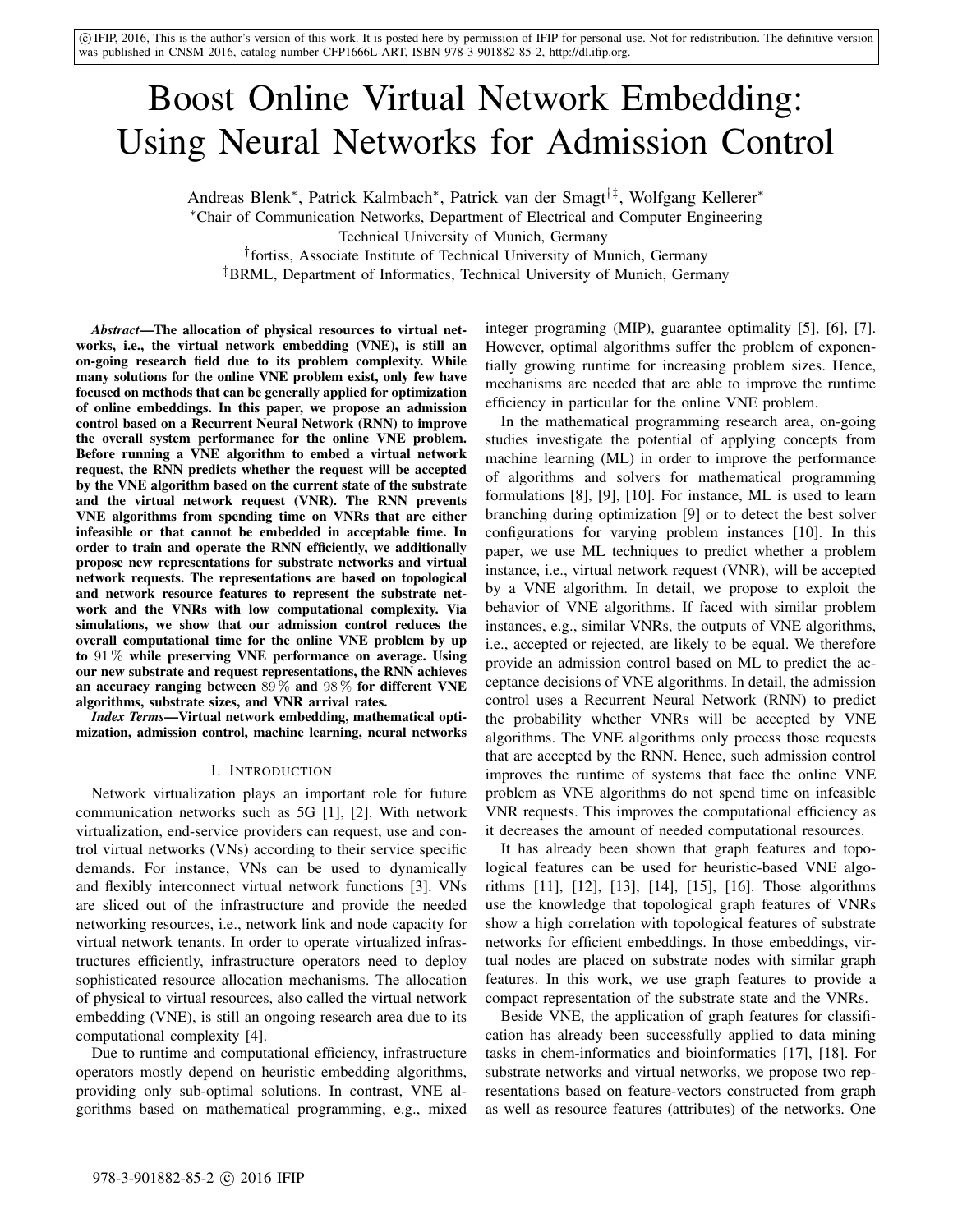representation for the substrate network and one representation for the VNRs. The RNN-based admission control uses the new representations as input in order to predict whether VNRs will be accepted. More specifically, the RNN filters out VNRs that are likely to be infeasible or not solvable in acceptable time, given experience from previous runs. Thus, the admission control reduces the computational time for the online VNE problem while not increasing the cost of embedding networks.

We make the following main contributions:

- We initiate the study of using Artificial Neural Networks (ANNs) in admission control for VNE algorithms.
- We present a novel procedure to improve the runtime performance for the online VNE problem.
- We propose network representation models depending on graph and resource features.
- We present and publish an RNN-based admission control and a VNE simulator together with this paper [19].

Our simulations demonstrate that our admission control based on an RNN works for two different VNE algorithms. The admission control reduces the runtime of the online VNE problem between  $20\%$  and  $91\%$  while even improving embedding metrics, such as acceptance ratio, revenue, cost, and revenue-cost-ratio in some cases on average.

## II. RELATED WORK

We categorize the related work into two areas. The first area classifies embedding algorithms according to the solution techniques they rely on, i.e., mathematical programming or heuristics. An overview and classification of VNE algorithms is given in [4]. The second area classifies existing admission control mechanisms that are based on Artificial Neural Networks (ANNs) and are deployed for resource management in communication networks.

Exact solutions for VNE algorithms guarantee optimality, i.e., the best possible solution for a given objective function. However, as the VNE problem is NP-hard [4], exact solutions suffer from exponentially growing runtime. Still, problem formulations are proposed that can serve as baselines for heuristic algorithms for small problem instances [5], [6], [7], [20]. Further VNE algorithms exist that solve only subproblems via mathematical programming, for instance the path embedding [21]. Other algorithms exist that use rounding techniques to derive feasible solutions from Linear Programming (LP) solutions [22].

Many heuristic solutions have proposed to take topological attributes into account while solving the embedding. Those solutions try to identify the importance of substrate nodes via their graph or resource attributes [14]. Further, the importance of nodes can be quantified via their hop distance [12]. Besides, instead of taking only one or two node metrics into account, node ranks are also done on multiple node characteristics [13], [11]. Others apply techniques such as Markov Random Walks or Markov Chains to rank nodes [15], [16]. Those techniques try to order nodes with respect to the overall network state.

Admission control systems in VNE have been used to postpone the embedding of VNRs [21] or for selecting VNRs



Fig. 1. Admission Control for a VNE Algorithm for online VNE.

that provide a high benefit, e.g., in terms of revenue [23], [24], [25]. In communication networks, the use of ANNs for admission control is not new. For instance, it has been proposed in the context of ATM networks, cellular networks, or multimedia wireless networks [26], [27], [28], [29], [30]. As an example, in case of ATM, an ANN was used to rapidly decide whether a flow request might lead to network overutilization [30], [27], [26].

In this paper, we propose an admission control using an RNN to improve the system runtime for the online VNE problem. In contrast to the state-of-the-art, our admission control has to classify graphs, i.e., VNRs, based on substrate states, i.e., a changing graph. For this, we propose a network representation based on topological and resource features.

# III. AN ADMISSION CONTROL FOR ONLINE VIRTUAL NETWORK EMBEDDING

A schematic view of our proposed system is shown in Figure 1. The system consists of two main blocks, the admission control part and the VNE algorithm. In general, it is the goal of the admission control to assess the chances for the successful generation of a solution by the VNE algorithm. The admission control classifies VNRs that arrive over time t. A VNR  $G_t^V$ can be either *infeasible*, unsolvable in acceptable time (*no solution*), or *accepted*. A VNR is classified as *no solution* if a solver cannot find a feasible solution in time T. Note that this does not imply that the VNR is generally infeasible. The time constraint  $T$  allows our system to trade off embedding quality and needed computational runtime.

The admission control uses an RNN to realize the classification. The input of the RNN needs to be compact and independent of the size of substrates and VNRs. For this, the functions  $\phi_S$  and  $\phi_V$  create feature vector representations of substrate networks and VNRs, explained in Sec. V. Using the VNR representations  $\phi_V(G_t^V)$  and  $\phi_S(G_{t-1}^S)$  as input, the RNN filters VNRs. In case a VNR is classified as not solvable in acceptable time (*no solution*) or *infeasible*, it will be rejected. Otherwise, the VNR is forwarded to the VNE algorithm for processing. We chose an RNN to capture changing VNRs, which we want to analyze in future work.

In our online VNE system, the (computational) runtime needed for one VNR is compound of the mathematical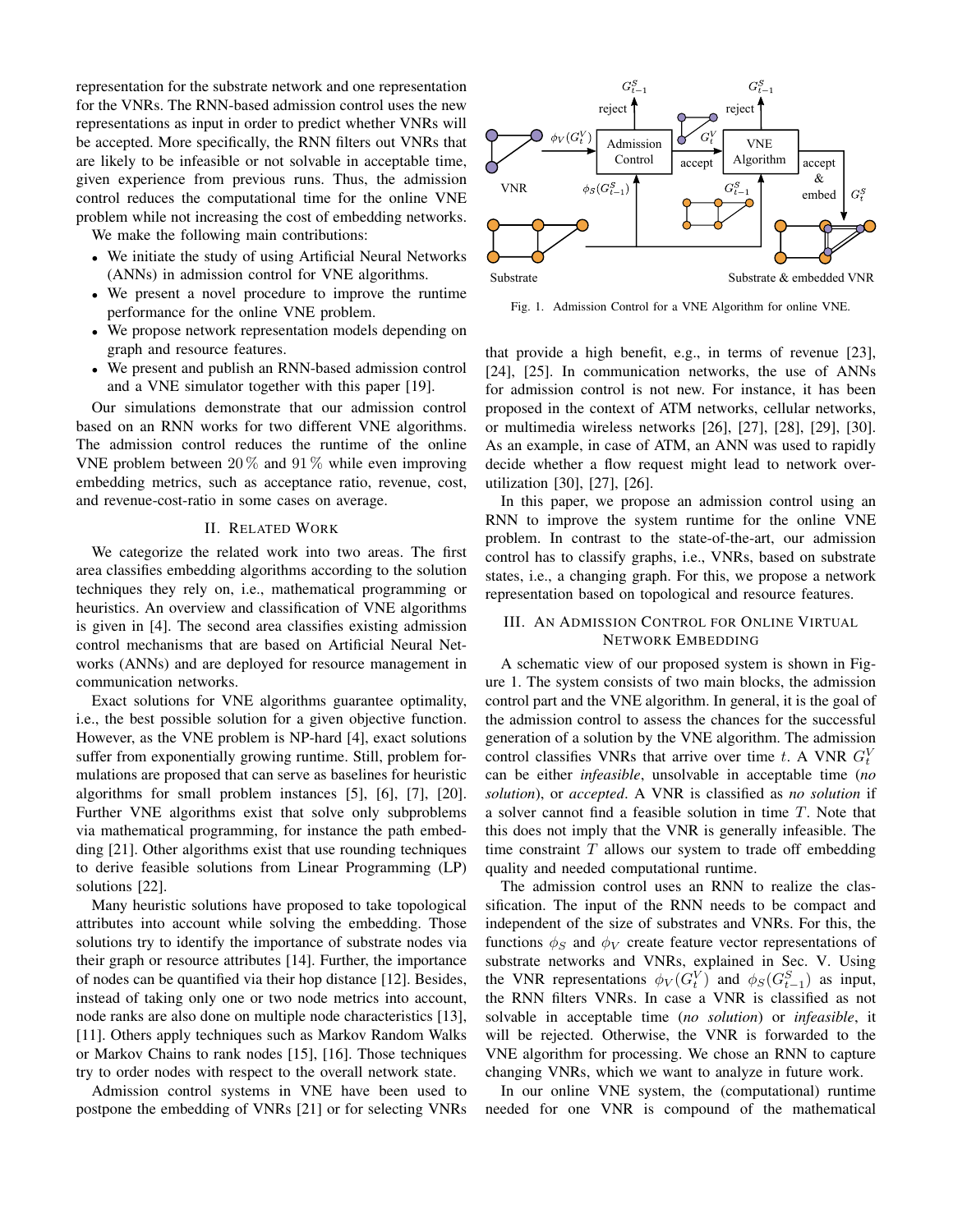model creation time (including the creation of  $\phi_V(G_t^V)$  and  $\phi_S(G_{t-1}^S)$  and filtering for the RNN case) and the model solving time. Note that the solving time is bounded by T.

The VNE algorithm tries to embed the VNR  $G_t^V$  on the current substrate network  $G_t^S$  under a time constraint T. If the VNE algorithm can actually embed the VNR in time  $T$ , the VNR is placed on the substrate. This transfers the substrate network state  $G_{t-1}^S$  into  $G_t^S$ . If the VNR cannot be embedded as it is *infeasible* or *no solution* is found in T, the substrate network state is not affected.

#### IV. VIRTUAL NETWORK EMBEDDING FORMULATION

In this section, we mathematically describe the online VNE problem. For integrity, we also briefly describe four VNE performance metrics, which are used in the results (Sec. VII).

### *A. Substrate Network*

We denote an undirected graph  $G^S := (\mathcal{N}^S, \mathcal{E}^S, \mathcal{A}^S)$  as a substrate network.  $\mathcal{N}^S$  describes the set of physical nodes  $\mathcal{N}_s^S := \{n_i\}_{i=1}^n$  where *n* is the total number of network nodes.  $\mathcal{E}^S$  is the set of physical edges with  $\mathcal{E}^S \subseteq \mathcal{N}^S \times \mathcal{N}^S$  and  $e_{ij}^S = (n_i^S, n_j^S)$  denoting a physical edge. Similar to [21], we denote by  $\mathcal{P}^S$  the set that contains all loop free paths in the substrate network. A path  $p_{in} \in \mathcal{P}^S$  consists of a set of edges that connect  $n_i^S$  to  $n_n^S$ , i.e.,  $\forall p_{in} \in \mathcal{P}_i^S, p_{in} :=$  $\{e_{ij}^S, e_{jk}^S, \cdots, e_{lm}^S\} \subseteq \mathcal{E}^S$ . Each element  $o \in \mathcal{N}^S \cup \mathcal{E}^S$  is associated with a set of attributes  $\mathcal{A}^{S}(o) := \{a_1^{S}, \ldots, a_l^{S}\},\$ where  $l$  specifies the type, e.g., CPU or bandwidth (bw). In this paper, we consider CPU capacity for nodes and link capacity (bandwidth) for edges as resource attributes. This means  $\forall n \in \mathcal{N}^S : a_{\text{CPU}}^S \in \mathcal{A}^S(n)$  with  $\text{CPU}(n) \in \mathbb{R}_0^+$ <br>specifying the CPU of a substrate node and  $\forall e \in \mathcal{E}^S : a_{\text{bw}}^S$ with  $bw(e) \in \mathbb{R}_0^+$  giving the bandwidth of a substrate link.

# *B. Virtual Network Requests (VNRs)*

We denote an undirected graph  $G^V := (\mathcal{N}^V, \mathcal{E}^V, \mathcal{A}^V)$ as a VNR.  $\mathcal{N}^V$  contains all virtual nodes  $n_i^V$  of a VNR.  $\mathcal{E}^V$  contains all edges with  $\mathcal{E}^V \subseteq \mathcal{N}^V \times \mathcal{N}^V$  and  $e_{ij}^V =$  $(n_i^V, n_j^V)$ . For each virtual node or link  $o \in \mathcal{N}^V \cup \mathcal{E}^V$ , the set  $A^V := \{a_1^V, \ldots, a_l^V\}$  specifies its attributes. Again,  $\forall n \in \mathcal{N}^V : a_{\text{CPU}}^V \in \mathcal{A}(n)$ , CPU $(n)$  gives the demanded CPU of a virtual node. The demanded link bandwidth is given by bw(e), i.e.,  $\forall e \in \mathcal{E}^V : a_{bw}^V \in \mathcal{A}(e)$ . Each VNR has a given lifetime following a pre-defined distribution. Further node and link attributes being necessary for the network state model proposed in this paper will be introduced in Sec. V.

# *C. Virtual Network Embedding and Performance Metrics*

Online VNE algorithms map a VNR  $G<sup>V</sup>$  to a substrate network  $G<sup>S</sup>$ . As VNRs arrive and leave over time, we will use the subscript  $t$  to refer to a VNR and the substrate graph at a certain time.

A mapping of a VNR  $G_t^V$  to the substrate  $G_t^S$  is only valid, if all virtual nodes  $\mathcal{N}^V$  are allocated to a substrate node  $\mathcal{N}^S$ , and all virtual nodes are connected via their demanded edges  $\mathcal{E}^V$ . All virtual node and link demands in  $G_t^V$  need to be

satisfied. For this, a node mapping  $f_N$  and a link mapping  $f_{\mathcal{E}}$ is defined [4]:

$$
f_{\mathcal{N}} : (\mathcal{N}^V, a_{CPU}^V) \to (\mathcal{N}^S, a_{CPU}^{alloc})
$$
 (1)

$$
f_{\mathcal{E}} : (\mathcal{E}^V, a_{bw}^V) \to (\mathcal{P}^S, a_{bw}^{alloc})
$$
 (2)

where  $a_{CPU}^{alloc}$  and  $a_{bw}^{alloc}$  are the allocated CPU and bw.

In order to get all virtual nodes that are mapped to a substrate node and all virtual edges that are mapped to a substrate link, we define the inverse mapping functions providing the set of mapped virtual nodes or virtual edges

$$
f_{\mathcal{N}}^{-1}(n_i^S) := \{ n_j^V \mid f_{\mathcal{N}} : n_j^V \to n_i^S \}
$$
 (3)

$$
f_{\mathcal{E}}^{-1}(e_{ij}^{S}) := \{ e_{km}^{V} \mid f_{\mathcal{E}} : e_{km}^{V} \to e_{ij}^{S} \}
$$
 (4)

We define the residual CPU capacity  $\triangle CPU(n), \forall n \in \mathcal{N}^S$ and the residual bandwidth capacity  $\triangle bw(e), \forall e \in \mathcal{E}^{S}$  as:

$$
\triangle CPU(n_i^S) := CPU(n_i^S) - \sum_{n_j^V \in f_N^{-1}(n_i^S)} CPU(n_j^V) \quad (5)
$$

$$
\triangle bw(e_{ij}^{S}) := \text{bw}(e_{ij}^{S}) - \sum_{e_{km}^{V} \in f_{\mathcal{E}}^{-1}(e_{ij}^{S})} \text{bw}(e_{km}^{V}) \quad (6)
$$

The following four metrics are used to quantify the quality of the solution for the online VNE problem.

*1) Acceptance Ratio:* The acceptance ratio AR for a given time interval  $\mathcal{T} := [t^{\text{start}}, t^{\text{end}}]$  is defined as

$$
AR(\mathcal{T}) := \frac{|\mathcal{R}^{\text{acc}}(\mathcal{T})|}{|\mathcal{R}^{\text{rej}}(\mathcal{T}) \cup \mathcal{R}^{\text{acc}}(\mathcal{T})|}
$$
(7)

where  $\mathcal{R}^{\text{acc}}(\mathcal{T})$  is the set of accepted VNRs and  $\mathcal{R}^{\text{rej}}(\mathcal{T})$  is the set of rejected VNRs during  $\tau$ 

2) *Revenue:* The revenue  $R(G^V)$  of a VNR is given by

$$
R(\mathbf{G}^V) := \sum_{n_i^V \in \mathcal{N}^V} \text{CPU}(n_i^V) + \sum_{e_{km}^V \in \mathcal{E}^V} \text{bw}(e_{km}^V). \tag{8}
$$

3) Cost: The cost  $C(G^V)$  of a VNR is defined as:

$$
C(\mathbf{G}^V) := \sum_{n_i^V \in \mathcal{N}^V} \text{CPU}(n_i^V) + \sum_{e_{km}^V \in \mathcal{E}^V} |f_{\mathcal{E}}(e_{km}^V)| \cdot bw(e_{km}^V),
$$
\n(9)

where  $| f_{\mathcal{E}} |$  provides the length of the physical path on which a virtual edge has been mapped.

4) Revenue-Cost-Ratio: The revenue-cost-ratio  $RCR(G^V)$ of a VNR is defined as the fraction of its revenue  $R(G^V)$  over its cost  $C(\mathbf{G}^V)$ 

$$
RCR(\mathbf{G}^V) := \frac{R(\mathbf{G}^V)}{C(\mathbf{G}^V)}.
$$
\n(10)

# V. NETWORK REPRESENTATIONS AND RNN-BASED ADMISSION CONTROL

In order to achieve an efficient admission control, compact representations of substrate networks and virtual network requests (VNRs) are needed. The representations sizes should be independent of the number of nodes and edges. Thus,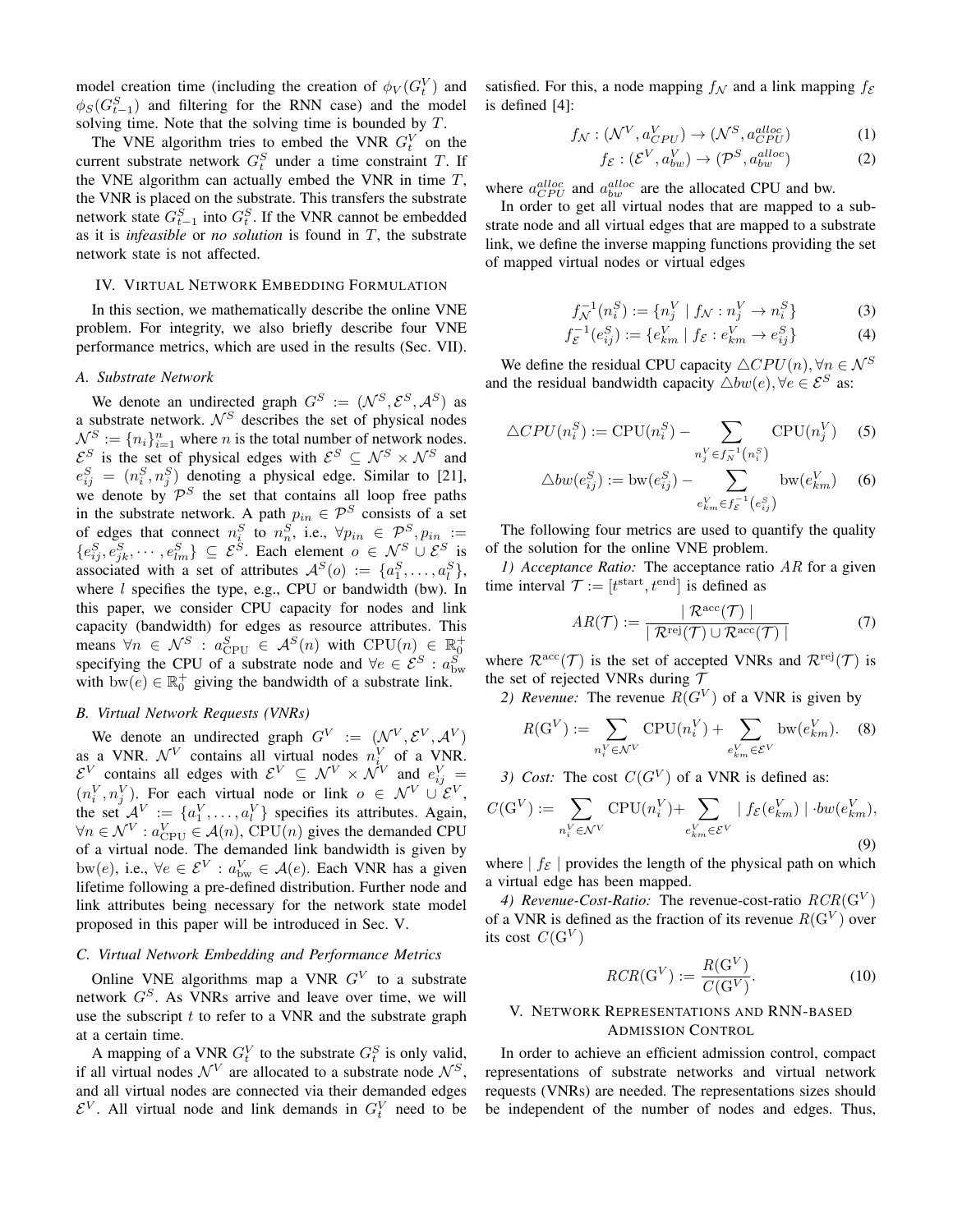#### TABLE I GRAPH FEATURES

| <b>Graph Feature</b>                      | <b>Computational Complexity</b> |  |  |
|-------------------------------------------|---------------------------------|--|--|
| Average degree                            | $O(n+m)$                        |  |  |
| <b>Standard Deviation degree</b>          | $O(n+m)$                        |  |  |
| Average clustering coefficient            | $O(\frac{m^2}{n})$              |  |  |
| Standard deviation clustering coefficient | $O(\frac{m^2}{\pi})$            |  |  |
| Average effective eccentricity            | $\overline{O(2n^2 + nm)}$       |  |  |
| Standard deviation effective eccentricity | $\overline{O(2n^2 + nm)}$       |  |  |
| Maximum effective eccentricity            | $\overline{O(2n^2 + nm)}$       |  |  |
| Minimum effective eccentricity            | $\overline{O(2n^2 + nm)}$       |  |  |
| Average Path length                       | $O(2n^2 + nm)$                  |  |  |
| Standard Deviation Path Length            | $\overline{O(2n^2 + nm)}$       |  |  |
| Percentage of central points              | $\overline{O(2n^2 + nm)}$       |  |  |
| Percentage of endpoints                   | $O(n+m)$                        |  |  |
| Number of nodes                           | $O(n+m)$                        |  |  |
| Number of edges                           | $O(n+m)$                        |  |  |
| Spectral radius                           | $O(n^3)$                        |  |  |
| Second largest eigenvalue                 | $O(n^3)$                        |  |  |
| Energy                                    | $O(n^3)$                        |  |  |
| Number of eigenvalues                     | $O(n^3)$                        |  |  |
| Label Entropy                             | O(n)                            |  |  |
| Neighborhood Impurity                     | $O(nd_{max})$                   |  |  |
| Link Impurity                             | $O(n+m)$                        |  |  |

representations that simply consider a feature per node and edge cannot be generalized and are not efficient.

As graphs are used in many disciplines, different methods have been developed to use graphs together with ML concepts. Examples of such applications are graph classification or community detection. Graph kernels are one method for graph classification. For graph kernels, a function  $k : \mathcal{G} \times \mathcal{G} \to \mathbb{R}$ is defined, where  $G$  is the set of all possible graphs for which a mapping  $\rho : \mathcal{G} \to \mathcal{H}$  into a Hilbert Space  $\mathcal{H}$  exist, s.t.  $k(G, G') = \langle \varrho(G), \varrho(G') \rangle, \quad \forall G, G' \in \mathcal{G}$  [31]. Depending on the kernel, the complexity is at best  $O(n^3)$  [32], with n being the number of nodes. Besides, the computation of a complete kernel is even at least as complex as the graph isomorphism problem, which is an NP-hard problem [31].

Another approach is the calculation of node, edge, and graph features. The goal is to obtain a fixed length real valued feature vector  $\phi : \mathcal{G} \to \mathbb{R}^n$ . When used for graph classification, the approach potentially outperforms graph kernels [32]. Table I summarizes all graph features and their complexity used in this work. Although spectral properties have also a complexity of  $O(n^3)$  like graph kernels, efficient algorithms such as power iteration exist that exploit special properties of the adjacency matrix to calculate eigenvalues. Generally, algorithms exist that efficiently solve eigenvalue problems in less than  $O(n^3)$  [33]. As our goals are the reduction of computational overhead and a speedup in the embedding process, we use graph features (see Table I) as presented in [32], [34] for our network representations. In this way, our feature vectors are independent of the number of nodes and edges of substrate networks and VNRs.

## *A. Substrate Network Representation*

Features for the substrate graph  $G<sup>S</sup>$  must allow the distinction of states in which a request can be embedded. Accordingly, this demands in particular a representation that captures the changing meta-distribution  $A<sup>S</sup>$ , i.e., the changing amount of network resources of nodes and edges. To obtain a representation that captures the changes of the substrate network over time, we consider the graph  $G^{S} := (\mathcal{N}^{S}, \mathcal{E}^{S})$  induced by the embedded requests. Formally,  $\forall o \in \mathcal{N}^S \cup \mathcal{E}^S : a_{cm} \in \mathcal{A}^S(o)$ with  $a_{cm} \in \mathbb{N}$  indicating the number of mapped virtual nodes/edges respectively. Then  $\mathcal{N}^{S} := \{ n^S \in \mathcal{N}^S \mid 0 \leq |n| \}$  $f_{\mathcal{N}_-}^{-1}(n^S)$  |} and  $\mathcal{E}^{S}$  := { $e^S \in \mathcal{E}^S$  | 0 <|  $f_{\mathcal{E}}^{-1}(e^S)$  |}. As  $f_{\mathcal{E}}^{-1}$  and  $f_{\mathcal{N}}^{-1}$  change over time, we obtain a network with a changing topology, for which we always recalculate all graph features (see Table I) whenever the substrate network changes.

We additionally use eight resource features, which we refer to as *VNE-Features (VF)* in the remainder. For resource features, we additionally calculate three CPU features (*free CPU*, *occupied CPU*, and *total CPU*), three bandwidth features (*free bw*, *occupied bw*, and *total bw*) as well as two embedding features (*total number of currently embedded edges* and *total number of currently embedded nodes*).

We define the mapping  $\phi_S(G)$  :  $\mathcal{G} \to \mathbb{R}^n$  with  $n = 29$  and the resulting feature vector  $x^S =$  $(x_1^{GF}, \ldots, x_i^{GF}, x_{i+1}^{VF}, \ldots, x_n^{VF})$ . For proof of concept of our admission control, we use all 21 graph features  $x_1^{GF}, \ldots, x_{21}^{GF}$ and the eight VF features  $x_{22}^{VF}, \ldots, x_{29}^{VF}$ . In this way, the representation allows to distinguish different states of the substrate and to capture the current resource distribution.

## *B. Virtual Network Request (VNR) Representation*

Different models exist specifying the distribution of edges in graphs [35]. The distribution of edges has an impact on the embedding. For example [36] decomposes requests into stars leveraging their topology to simplify the embedding problem. Therefore the features extracted for graphs of requests must allow a distinction between VNRs based on different models, i.e., representations of similar graphs should be similar. For graphs  $G^{V_1}$ ,  $G^{V_2}$  and  $G^{V_3}$  where  $\mathcal{E}^{V_1}$ ,  $\mathcal{E}^{V_2} \sim B(n, p_1)$  and  $\mathcal{E}^{V_3} \sim B(n, p_2)$  with  $p_1$  sufficiently different from  $p_2$  we thus require that  $d\left(\phi\left(G^{V_1}\right),\phi\left(G^{V_2}\right)\right)\leq d\left(\phi\left(G^{V_1}\right),\phi\left(G^{V_3}\right)\right)\simeq$  $d\left(\phi\left(G^{V_2}\right), \phi\left(G^{V_3}\right)\right)$  for some distance function d defined on  $\mathbb{R}^n$ .

Consider two VNRs  $G^{V_1}$  and  $G^{V_2}$  with the same total number of nodes and the same amount of requested resources, but different connectivity probabilities p, e.g.,  $p_1 < p_2$ . The substrate  $G_t^S$  is highly utilized but has enough spare resources to accommodate one of the requests. We assume that the used VNE algorithm has load balancing as objective. The spare resources can then be expected to be distributed evenly on the substrate graph.  $G^{V_2}$  is then more likely to be accepted, as each edge is expected to have less bandwidth demand as  $G^{V_1}$ . I.e., it is harder to find physical edges that are able to accommodate the edges of  $G^{V_1}$  with higher bandwidth requests.

To obtain a compact representation, we performed a Principal Component Analysis (PCA) on a set of feature vectors  $\{\theta(G^{V_1}),...,\theta(G^{V_m})\}\)$  consisting of all graph features. The features are extracted from a set of graphs  $\{G^{V_1}, \ldots, G^{V_m}\}$ generated according to different models. We select features with high load factors, i.e., high coefficients in the linear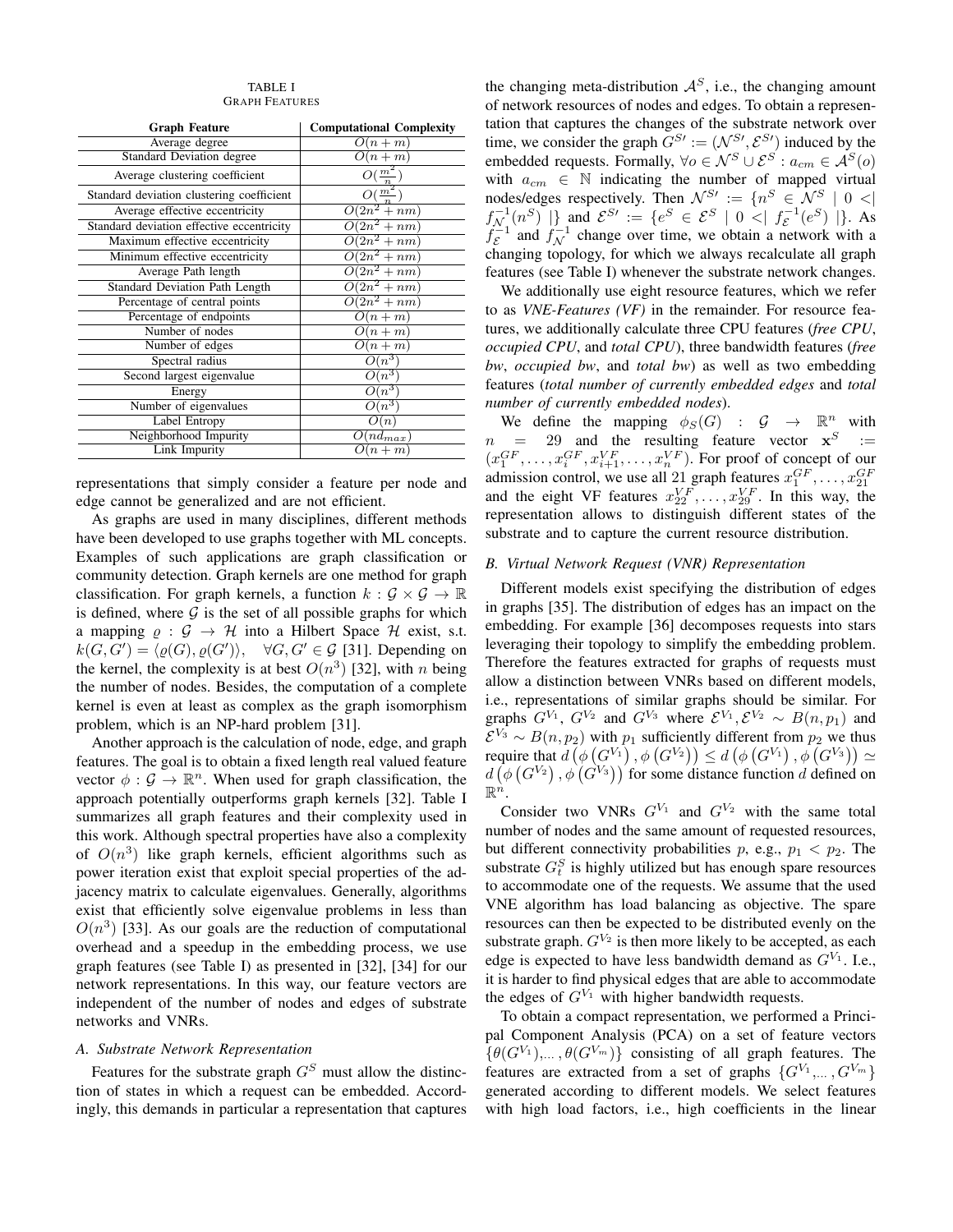TABLE II GRID SEARCH PARAMETERS. CHOSEN VALUES ARE PRINTED IN BOLD.

| Parameter            | <b>Values</b>           |
|----------------------|-------------------------|
| Optimizer            | adam [37], RMSprop      |
| Size of hidden layer | 100, 200, 300           |
| RMSprop step-rate    | 0.1, 0.01, 0.001        |
| RMSprop momentum     | 0.3, 0.6, 0.7, 0.8, 0.9 |
| RMSprop decay        | 0.3, 0.6, 0.7, 0.8, 0.9 |

transformation of the input data obtained via the PCA. The selected features are *number of nodes*, *spectral radius*, *maximum effective eccentricity*, *average neighbor degree*, *number of eigenvalues*, *average path length* and *number of edges*. They allow the recovery of the models using Multinomial Linear Regression with an accuracy of  $99.0\%$  and thus satisfy the requirements on the representation stated above. The VNR representation is then given by the mapping  $\phi_V : \mathcal{G} \to \mathbb{R}^n$ with  $n = 7$  and  $\phi_V(G^V) = \mathbf{x}^V = (x_1, \dots, x_7)$  where  $x_i$ corresponds to one of the features listed above. A deeper analysis of the feature selection is planned for future work.

#### *C. Recurrent Neural Network (RNN)-based Admission Control*

The input of the RNN is the vector  $x := (x^S, x^V) =$  $(\phi_S(G^S(t)), \phi_V(G^V))$ , which is a combination of  $\mathbf{x}^S$  and  $\mathbf{x}^V$ for the substrate and the request as defined in the previous section. The RNN uses this vector to decide whether the VNR will be accepted by the VNE algorithm. Formally, the RNN learns the following mapping:  $c : \mathbb{R}^n \to z$  with  $z \in \{0, 1\}$ where  $n = 36$  (as the dimension of  $\phi_S(G)$  is 29 and 7 for  $\phi_V(G)$ ). For z, 0 represents *reject* and 1 *accept*.

On each VNR arrival, the RNN predicts  $y \in (0, 1)$  allowing a direct probabilistic interpretation:  $P(z = 1) = y$  and  $P(z = 1)$  $0 = 1 - y$ . This reflects how confident the RNN is for each class. We take the class with the maximum probability, which amounts to label a request as accepted if  $y > 0.5$  and else as rejected. The respective request is then either passed on to the VNE algorithm or discarded.

The RNN has one hidden layer with 200 hidden units and is trained using the RMSprop [38] optimizer implemented in the publicly available *climin* [39] library. The parameters of RMSprop are step-rate of 0.001, momentum of 0.7 and decay of 0.9. The output transfer function is the sigmoid function  $\sigma(x) = (1 + e^{-x})^{-1}$ , the hidden transfer function is the hyperbolic tangent function  $\tanh(x) = (e^{2x} - 1)(e^{2x} + 1)^{-1}$ , the loss optimized on is the Bernoulli cross-entropy loss  $L(c | y) = -z \log(y) - (1-z) \log(1-y)$ , where  $z \in \{0, 1\}$  is the class label and  $y$  the prediction. The RNN is implemented in the publicly available *breze* library [40]. We used the class *SupervisedRNN* from this library. We selected the values for all parameters using grid search over the different sizes for the hidden layer, different optimizers and different optimizer settings as given in Table II. The chosen parameters, printed in bold letters in Table II, achieved the highest accuracy on the validation set.

#### VI. SIMULATION SETUP AND RNN SETUP

#### *A. Simulation Setup*

TABLE III SIMULATION PARAMETERS

| Parameter                                   | Values                                                                   |
|---------------------------------------------|--------------------------------------------------------------------------|
| Embedding Algorithm                         | SDP, LB                                                                  |
| CPU weight $\alpha$ and link weight $\beta$ | 0.5                                                                      |
| Algorithm time constraint $T$               | 30 s 60 s 90 s                                                           |
| Substrate graph type                        | Erdos-Renyi                                                              |
| Number of substrate nodes $ \mathcal{N}^S $ | 50, 75, 100                                                              |
| Substrate node capacity (CPU)               | Uniformly distr. $\sim U(50, 100)$                                       |
| Substrate edge connectivity prob.           | 0.1                                                                      |
| Substrate edge capacity (bw)                | Uniformly distr. $\sim U(50, 100)$                                       |
| Virtual Network (VN) graph types            | Erdos-Renyi                                                              |
| Number of VN nodes $\mathcal{N}^V$          | Uniformly distributed $\sim U(5, 14)$                                    |
| VN node capacity demand (CPU)               | $\sim U(0,50)$                                                           |
| VN edge connectivity prob.                  | 0.5                                                                      |
| VN edge capacity (bw)                       | Uniformly distributed $\sim U(0, 50)$                                    |
| VN lifetime                                 | Exponentially distr. with mean 1000                                      |
| VN arrival rate $\lambda$                   | Exp. distr. with $\lambda = \frac{1}{100}, \frac{3}{100}, \frac{5}{100}$ |
| Gurobi CPU Cores                            |                                                                          |
| Gurobi Version                              | Version 6.5.1                                                            |

*1) Virtual Network Embedding Algorithm Objectives:* In this paper, we evaluate two existing VNE algorithms [5], namely *Shortest Distance Path (SDP)* and *Load Balancing (LB)*, briefly described in the following. Due to lack of space, we omit a detailed listing of constraints and binary variables and refer the reader to the original work [5].

*a) Load Balancing (LB):* The target of the load balancing (LB) algorithm is to minimize the maximum load utilization per physical resource. The cost function is

$$
\min_{f_N, f_{\mathcal{E}}} \{ \alpha \cdot \text{CPU}^{\max}(n_i^S) + \beta \cdot \text{bw}^{\max}(e_{ij}^S) \} \tag{11}
$$

where  $\text{CPU}^{\max}(\mathcal{N}^S)$  is the maximum CPU utilization over all substrate nodes and bw<sup>max</sup>( $\mathcal{E}^S$ ) is the maximum utilization over all substrate edges. For instance, for a node  $n_1^S$  with  $CPU(n_1^S) = 100$  and a virtual node  $n_1^V$  with  $CPU(n_1^V) = 50$ , the resulting utilization would be  $\frac{\text{CPU}(n_1^V)}{\text{CPU}(n_1^S)}$  $\frac{\text{CPU}(n_1)}{\text{CPU}(n_1^S)} = 0.5 \text{ or } 50\%.$  Two weighting parameters  $\alpha$  and  $\beta$  are used to trade off the load cost per substrate node and substrate link.

*b) Shortest Distance Path (SDP): SDP* uses as few physical edges for a valid VNE embedding as possible. The algorithm always chooses substrate nodes and substrate links with the highest available capacity. According to [5], this algorithm targets scenarios with scarce substrate resources. The cost function is

$$
\min_{f_N, f_{\mathcal{E}}} \{ \alpha \cdot \frac{1}{\triangle CPU(f_N(n_i^V))} + \beta \cdot \sum_{e_{ij}^S \in f_{\mathcal{E}}(e_{km}^V)} \frac{1}{\triangle bw(e_{ij}^S)} \} (12)
$$

where  $\alpha$  and  $\beta$  are used to trade off the CPU and bandwidth cost. Over all possible assignments, the cost function choses the node and link mapping that provides the minimal value.

*2) Environment:* For our online VNE setup, virtual network requests (VNRs) arrive over time and need to be embedded on a capacity-constrained substrate network. All parameters are additionally shown in Table III. The topologies of substrate networks and of VNRs are generated based on an Erdos-Renyi model (Random Graph). We generate substrate topologies with 50, 75 and 100 number of nodes and an edge connection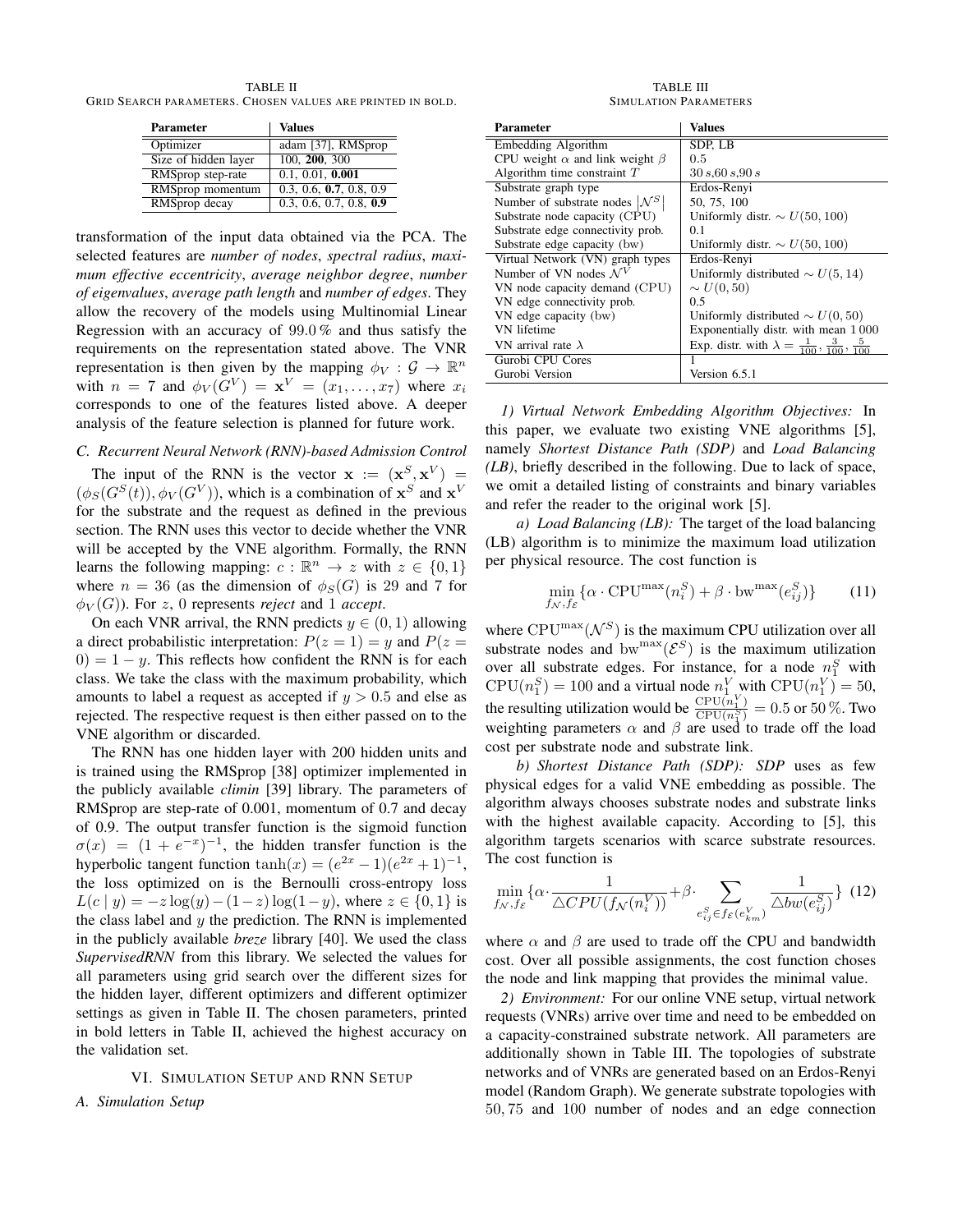probability of 0.1. Both substrate node capacities and edge capacities, which are unitless, are uniformly distributed (uni. distr.) between 50 and 100, i.e.,  $U(50, 100)$ . For VNRs, the edge probability is 0.5, the number of nodes is uniformly distributed  $(U(5, 14))$ , and node and edge capacity are also uniformly distributed  $(U(50, 100))$ . The VNR requests arrive with an exponentially distributed (exp. dstr.) arrival rate  $\lambda = \frac{1}{100}, \frac{3}{100}, \frac{5}{100}$  and stay for an exp. dstr. lifetime with mean 1 000. All chosen parameter settings in this paper are in accordance with existing VNE research [41], [5], [42].

For each setup, i.e., for each combination of embedding algorithm, algorithm time constraint  $T$ , number of substrate nodes  $|{\cal N}^S|$ , and arrival rate  $\lambda$ , we perform simulation runs with and without RNN until we have processed 5 000 requests. We apply the batch-means approach to calculate the mean values of all metrics used in the results per setup. We form batches of 100 VNRs and calculate the confidence intervals of the mean values of all batches per setup. For runtime, all VNRs are considered per batch, while for revenue, cost, and revenue-cost-ratio, only the accepted VNRs are considered. The solver for the MIP problems is Gurobi version 6.51 [43]. A gurobi instance is restricted to one core to produce reliable runtime results.

#### *B. Recurrent Neural Network (RNN) Setup*

The RNN used in this paper is trained offline, i.e., we apply supervised learning. Accordingly, we describe the generation of samples that are used for learning and the training procedure in the following.

*1) Sample Generation:* To acquire the necessary training data, we perform 10 simulations for the setups as described in Table III and outlined in the previous section without the admission control, i.e., the RNN. Each run contains 2 500 requests. For each arriving VNR  $G_t^V$ , we store the feature vector  $x_t$  together with the MIP solution (accepted, no solution, infeasible) and the time needed to create the model and the time needed to solve the MIP problem.

*2) Training of RNN:* We train one RNN for each combination of number of substrate nodes, algorithm type, and T. Note that one RNN is always trained for all  $\lambda$  values to prove it can be used for different system utilizations. Thus, we train 18 RNNs in total. Note, we plan to analyze RNNs for larger parameter combinations for future work. We use a corpus of three setups combining all  $\lambda$  values to train one RNN model. As a result, the corpus consists of  $3 \cdot 10 \cdot 2500 = 75000$ samples. In matrix notation we have  $\mathbf{X} \in \mathbb{R}^{75\,000\times36}$  where each row in **X** is one feature vector  $x_t$ .

 $60\%$  of the samples are used as training set,  $20\%$  as validation set and  $20\%$  as test set. Every feature vector in training, validation and test set is standardized using  $x = \frac{x - \mu_{\text{train}}}{\sigma_{\text{train}}}$  with the mean  $\mu_{\text{train}}$  and standard deviation  $\sigma_{\text{train}}$  calculated from the training set. Each RNN is then trained for at least 30 000 iterations with patience of 5 000 iterations. Every 50 iterations, the performance of the RNN is evaluated on the validation set. If a new best loss has been achieved, the number of iterations is extended about 5 000 iterations. Training terminates if no

TABLE IV MODEL PERFORMANCE. ER50-SDP30 MEANS AN RNN TRAINED FOR ERDOS-RENYI-BASED SUBSTRATE NETWORK WITH 50 NODES, SDP ALGORITHM, AND  $T = 30 s$ .

| <b>RNN Model</b>  | Accuracy $\lceil \% \rceil$ | TPR $\lceil \% \rceil$ | TNR $\lceil \% \rceil$ | <b>MV</b> [%] |
|-------------------|-----------------------------|------------------------|------------------------|---------------|
| <b>ER50-SDP30</b> | 92.70                       | 86.57                  | 95.35                  | 69.86         |
| <b>ER50-SDP60</b> | 92.60                       | 87.88                  | 94.98                  | 66.53         |
| <b>ER50-SDP90</b> | 92.91                       | 89.71                  | 94.59                  | 65.61         |
| <b>ER75-SDP30</b> | 90.57                       | 88.68                  | 92.39                  | 50.89         |
| <b>ER75-SDP60</b> | 90.52                       | 91.88                  | 89.16                  | 50.03         |
| ER75-SDP90        | 89.64                       | 89.85                  | 89.44                  | 50.23         |
| ER100-SDP30       | 90.61                       | 92.36                  | 87.85                  | 61.26         |
| ER100-SDP60       | 90.30                       | 92.97                  | 85.87                  | 62.45         |
| ER100-SDP90       | 90.15                       | 91.82                  | 87.31                  | 62.91         |
| ER50-LB30         | 97.77                       | 92.30                  | 98.78                  | 84.38         |
| ER50-LB60         | 98.02                       | 92.88                  | 99.01                  | 83.93         |
| <b>ER50-LB90</b>  | 97.68                       | 92.33                  | 98.68                  | 84.17         |
| ER75-LB30         | 96.24                       | 88.98                  | 98.29                  | 77.97         |
| <b>ER75-LB60</b>  | 96.34                       | 90.10                  | 98.03                  | 78.62         |
| <b>ER75-LB90</b>  | 96.22                       | 89.10                  | 98.17                  | 78.46         |
| ER100-LB30        | 94.21                       | 87.52                  | 96.70                  | 72.87         |
| ER100-LB60        | 93.48                       | 86.39                  | 96.26                  | 71.79         |
| ER100-LB90        | 92.86                       | 87.61                  | 94.89                  | 72.01         |

new best validation loss is found when the maximum number of iterations is reached. Using this technique, we ensure that the RNN will find a good optimum but also keep the training time low. We take the parameters for which the best validation loss has been achieved and evaluate the model on the test set.

# VII. RESULTS

We first inform on the performance of our RNN. Second, we elaborate on the VNE results with respect to the metrics as introduced in Sec. IV. Further, we show the results of the runtime of the online VNE process with and without RNN.

#### *A. RNN Performance Results*

Table IV gives an overview of the classification performance of the 18 RNNs. The accuracy gives ratio of correctly classified samples. The True Positive Rate (TPR) gives proportion of correctly identified positive samples (accepted) and the True Negative Rate (TNR) the proportion of correctly identified negative outcomes (infeasible, no solution). All models achieve accuracies between 89 % and 98 % and are better than the respective majority vote. The accuracies for LB are in general higher than SDP. As can be seen from the majority vote column, the datasets are often very skewed. The high values for both TPR and TNR show how well the models learn the mapping  $c$ . As the results are similar for different network sizes (50, 75, 100), we will focus on substrate networks with sizes of 100 in the next section.

Besides, note that we used  $y > 0.5$  as threshold for our RNN, however, other thresholds than 0.5 can also be chosen to reflect different application scenarios. For example, in case of abundant computational resources, one might want to use a smaller value than 0.5, as this will lead to a higher TPR on the cost of a lower TNR.

#### *B. VNE Performance Results*

Figs. 2a-b show the filtering behavior of SDP and LB with and without RNN. The four colors represent the ratios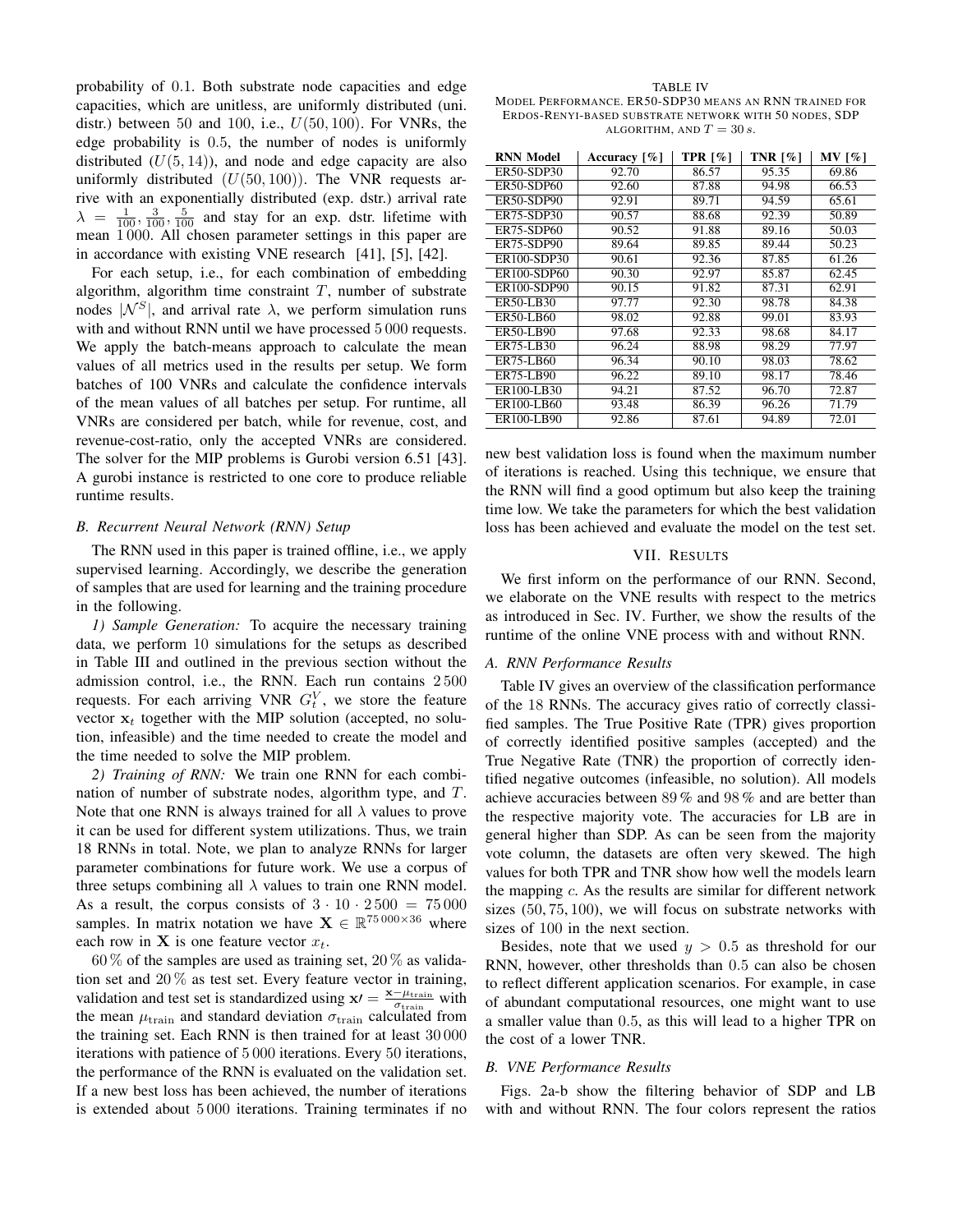

Fig. 2. Comparison between both VNE algorithms with and without RNN. The four colors represent the ratios of accepted (blue), no solution (red), infeasible (green), and filtered (purple) ratios of VNRs by the system, i.e., by the admission control and the VNE algorithm. Substrate network size: 100.



Fig. 3. VNE metrics for substrate network size 100 and both VNE algorithms (SDP,LB). The graphs show mean values and their 95 % confidence intervals over at least 10 batches. The run without RNN is indicated via orange circles and orange dashed lines. The run with RNN is indicated via blue triangles and blue dashed lines. The dashed lines illustrate trend over different simulation settings. Note the scientific scaling of y-axis.

of accepted (blue), no solution (red), infeasible (green), and filtered (purple) ratios of VNRs by the system, i.e., by the admission control and the VNE algorithm. The results are shown for all  $T = 30, 60, 90$  and  $\lambda = 1, 3, 5$  with and without RNN. In general, the acceptance ratio  $(AR)$  of SDP is higher than LB. The reason is that LB allocates more VNR resources to bottleneck links, which leads to a higher blocking. In contrast to LB, SDP always tries to prevent allocating resources to bottleneck links. For increasing  $\lambda$ , the RNN still achieves a high filtering ratio, i.e., it filters efficiently infeasible or no solution VNRs. This is independent of the ratio of infeasible to no solution VNRs, as the RNN recognizes and filters them reliably for SDP and LB. In all cases, the RNN slightly affects the overall acceptance ratio compared to the case without RNN, i.e., it accepts  $7.01\%$  less (LB,  $T = 60, \lambda = 5$  or 2.37% more VNRs (SDP,  $T = 60, \lambda = 5$ ), which is due to TNR and TPR.

Fig. 3a-c show mean values and confidence intervals for

Revenue  $(R)$ , Cost  $(C)$ , and Revenue-cost-ratio  $(RCR)$ . Similar to  $AR$ , it can be observed that R and C are decreasing for increasing  $\lambda$ . The reason is that with increasing  $\lambda$ , more smaller VNRs are embedded, as the available resources are generally scarce. For smaller networks, C decreases faster than the revenue, which leads to an increasing  $RCR$ . In case of SDP, the RNN rejects more larger networks (in terms of number of nodes), which provide a lower  $RCR$ , thus the mean values are slightly better. The mean values for LB, however, are slightly worse with RNN. The reason is that generally less networks are accepted, which are embedded with higher costs due to LB's objective to balance node and link utilizations. In general, no statistical significant difference between all metrics with and without RNN can be observed in our setups.

Fig. 4 shows the results of the mean runtime of batches of 100 VNRs. For both algorithms, the RNN can lead to a statistical significant runtime gain. However, for SDP, the relative runtime gain is smaller than for LB. The reason is that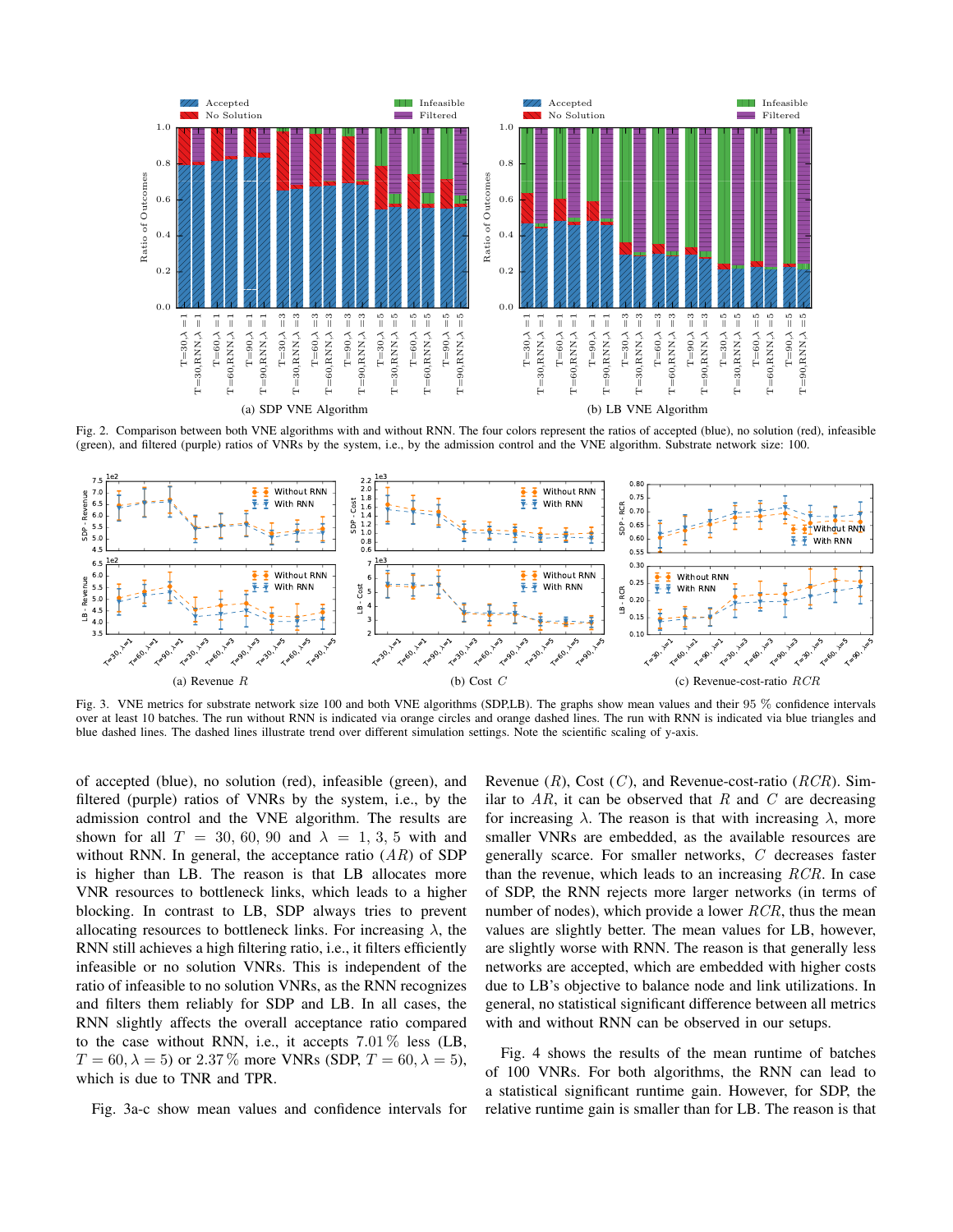|--|--|

COMPARISON OF EMBEDDING METRICS. POSITIVE VALUES MEAN INCREASE, NEGATIVE VALUES MEAN DECREASE DUE TO USING RNN.

| Algorithm  | T[s]            | $\lambda$ | $\triangle$ Acceptance Ratio [%] | $\Delta$ Runtime [%] | $\Delta$ Revenue [%] | $\Delta$ Cost [%] | $\Delta$ Revenue-Cost-Ratio [%] |
|------------|-----------------|-----------|----------------------------------|----------------------|----------------------|-------------------|---------------------------------|
| <b>SDP</b> | 30              |           | $-1.28$                          | $-30.40$             | $-1.75$              | $-7.12$           | 2.13                            |
| <b>SDP</b> | 30              | 3         | $-0.38$                          | $-54.29$             | $-0.98$              | $-6.18$           | 2.37                            |
| <b>SDP</b> | 30              | 5         | 0.65                             | $-53.39$             | $-3.30$              | $-10.46$          | 3.78                            |
| <b>SDP</b> | 60              |           | $-0.40$                          | $-29.33$             | $-0.52$              | $-4.10$           | 1.62                            |
| <b>SDP</b> | 60              | 3         | 1.06                             | $-56.19$             | $-0.56$              | $-6.48$           | 2.78                            |
| <b>SDP</b> | 60              | 5         | 2.37                             | $-47.49$             | $-1.77$              | $-6.89$           | 2.00                            |
| SDP        | 90              |           | $-1.32$                          | $-20.34$             | $-1.31$              | $-6.31$           | 1.80                            |
| SDP        | 90              | 3         | 0.67                             | $-38.88$             | $-1.42$              | $-8.32$           | 3.12                            |
| <b>SDP</b> | 90              | 5         | 1.07                             | $-50.14$             | $-3.37$              | $-11.70$          | 4.22                            |
| LB         | 30              |           | $-5.11$                          | $-78.27$             | $-3.37$              | 1.95              | $-5.80$                         |
| LB         | 30              | 3         | $-6.34$                          | $-84.00$             | $-6.78$              | 2.08              | $-8.97$                         |
| LB         | $\overline{30}$ | 5         | 0.00                             | $-85.94$             | $-5.77$              | 0.86              | $-11.83$                        |
| LB         | 60              |           | $-5.12$                          | $-69.04$             | $-2.99$              | 2.94              | $-4.30$                         |
| LB         | 60              | 3         | $-5.87$                          | $-85.09$             | $-8.03$              | 3.57              | $-10.00$                        |
| LB         | 60              | 5         | $-7.01$                          | $-91.50$             | $-4.66$              | 8.26              | $-12.14$                        |
| LB         | 90              |           | $-5.71$                          | $-70.18$             | $-4.76$              | $-1.36$           | 0.71                            |
| LB         | 90              | 3         | $-6.52$                          | $-81.38$             | $-6.49$              | 2.51              | $-9.82$                         |
| LB         | 90              | 5         | $-6.32$                          | $-85.82$             | $-6.51$              | 0.57              | $-6.63$                         |



Fig. 4. Mean runtime comparison. Batches contain 100 VNRs.

SDP generally accepts more VNRs. Thus, more VNRs need to be processed by the VNE algorithm. For LB, the RNN always reduces the runtime by more than  $69\%$ . As the amount of infeasible solutions is generally high for LB, the RNN saves efficiently the processing time of the VNE algorithm.

Table V provides an overview over the relative performance improvements. The performance values are computed by dividing the performance over all runs with RNN through the performance without RNN. While parameters such as  $\lambda$ affect the absolute metrics, Table V shows that the relative performance differences for the VNE metrics are generally small. Note again, however, that the RNN has a more positive effect on SDP (*RCR* improvement up to 4.22  $\%$ ) than on LB (*RCR* decreases by 12.14  $\%$ ). We conclude that our admission control saves significantly computational time while it does not significantly diminish the VNE performance in particular for a VNE algorithm that shows a high acceptance ratio.

## VIII. CONCLUSIONS

Rapidly and efficiently solving the online virtual network embedding (VNE) problem is inevitable in particular for next

generation networks. In this paper, we proposed an admission control for the online VNE problem. The admission control uses a Recurrent Neural Network (RNN) that classifies virtual network requests based on newly developed network representations. Via simulations, we demonstrate that the RNN predicts whether a request will be accepted by the VNE algorithm or rejected, as the request is either infeasible or needs too long for being efficiently processed. Our admission control reduces the overall system runtime, thus improves calculation efficiency for the online VNE problem. We demonstrate the ability to learn from the history of algorithms, i.e., how they performed over time, and how to use this knowledge for admission control of future problem instances.

For future work, we would like to investigate the feature selection in more detail. Further, we want to extend our analysis to a wider range of VNE algorithms and different embedding objectives, e.g., to accept only networks providing a high revenue-cost-ratio. An online learning procedure is also in our future research scope. Further, we want to focus on systems that need to adapt, e.g., to changing networking environments or dynamically changing virtual network demands. Besides, we would like to investigate how our network representations can be beneficial in other research areas, e.g., for Software-defined Networking (SDN) network hypervisor placements [44], [45] or NFV function placements [3], where virtual networks are an inevitable component.

## ACKNOWLEDGMENT

This work has been performed in part in the framework of the CELTIC EUREKA project SENDATE-PLANETS (Project ID C2015/3-1) and is partly funded by the German BMBF (Project ID 16KIS0473), and in part in the framework of the EU project FlexNets funded by the European Research Council under the European Unions Horizon 2020 research and innovation program (grant agreement No 647158 - FlexNets). The authors alone are responsible for the content of the paper. Finally, we would like to thank all reviewers for their fruitful comments.